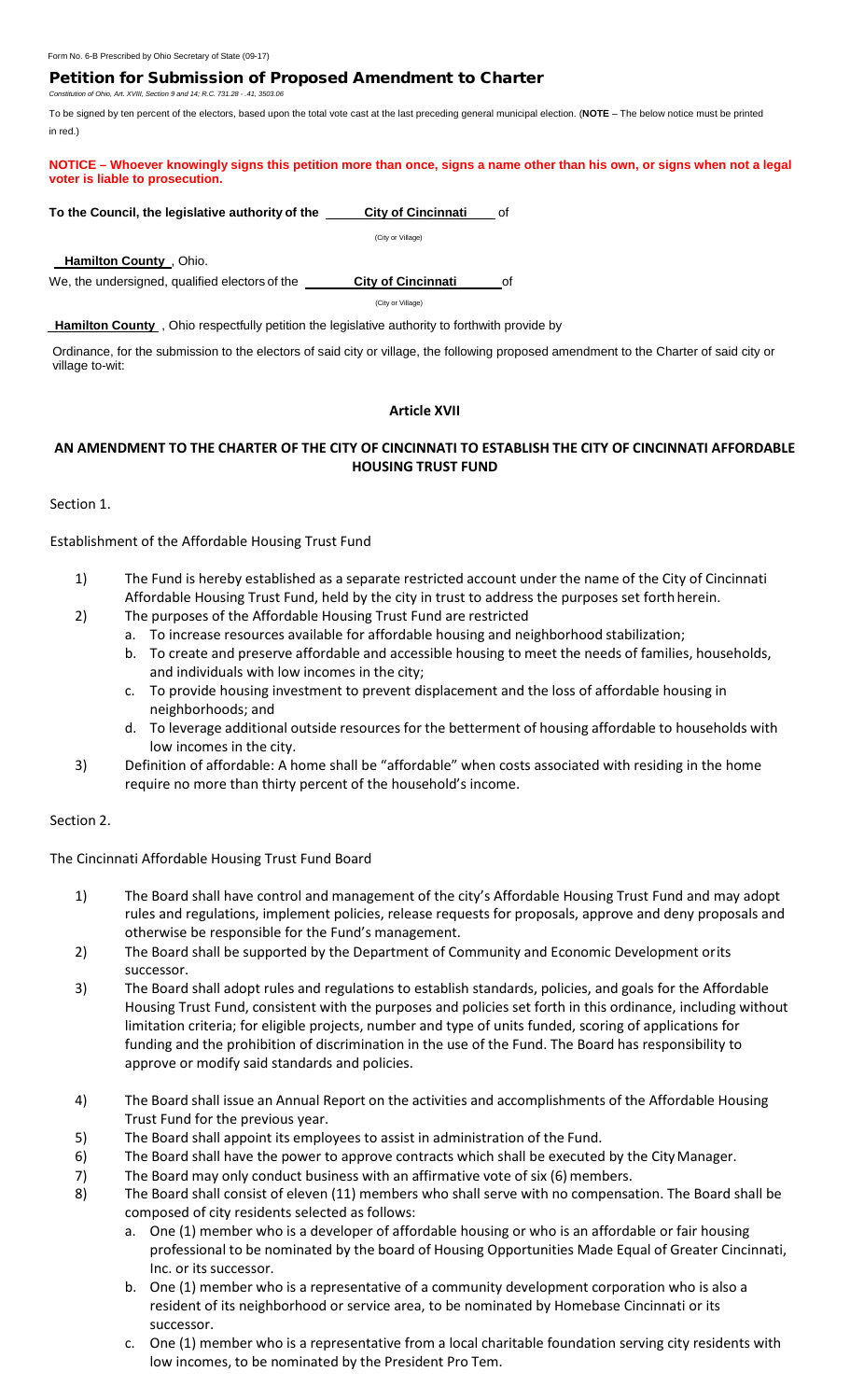- d. One (1) member who is a representative from a social service organization to be nominated by the Greater Cincinnati Coalition for the Homeless or its successor.
- e. One (1) member who is a representative of an affordable housing advocacy organization to be nominated by Cincinnatians for Affordable Housing, Inc. or itssuccessor.
- f. Two (2) members who are current renters who qualify for low-income housing assistance as determined by the then-current criteria set by United States Department of Health and Human Services, nominated as follows:
	- i. One renter is to be nominated by the Greater Cincinnati Coalition for the Homeless or its successor.
	- ii. One renter is be nominated by the President Pro Tem.
- g. One (1) member who is a homeowner whose income does not exceed 200% of Poverty Guidelines for the 48 Contiguous States and the District of Columbia as most recently published in the Federal Register by the United States Department of Health and Human Services, who will be nominated by Cincinnatians for Affordable Housing, Inc. or its successor.
- h. One (1) member who is a representative of a homeless advocacy organization to be nominated by the Greater Cincinnati Coalition for the Homeless or its successor.
- i. One (1) member who is an attorney admitted to practice law in the State of Ohio to be nominated by Cincinnatians for Affordable Housing, Inc. or its successor.
- j. One (1) members who has experienced homelessness to be nominated by the Greater Cincinnati Coalition for the Homeless or its successor.
- 9) The City Council will appoint all nominated members to the Board. The terms will begin on the effective date of this Article with renewals of terms beginning on the respective anniversary dates of the Article. Any appointment to fill a vacancy created prior to the end of a term shall be only for the balance of the vacated term.
	- a) The initial term for Board members from Section 2.8.a.; 2.8.b.; 2.8.d.; 2.8.g.; and 2.8.f.ii. shall be for two years with subsequent appointments for a term of four years.
	- b) The initial term for Board members from Section 2.8.c.; 2.8.e.; 2.8.f.i. 2.8.h.; 2.8.i; and 2.8.j. shall be for a term of 4 years beginning on the effective date of this Article with subsequent appointments for a term of four years.
	- c) If any organization with authority to make a nomination under this Article cannot for any reason, or fails to submit its nomination to the Clerk within 30 days from the receipt of notice of a vacancyfrom the Clerk, the President Pro Tem shall make such nomination, subject to the approval of Council within 30 days.
	- d) If there is no successor to any organization referenced herein, the nomination shall be made bythe President Pro Tem of Council, subject to the approval of Council.
	- e) A member shall serve until her successor takes office.
	- f) Council shall confirm all nominations for appointment at the next meeting of Council.

## Section 3.

1) Funds and Sources of Funds

- a. Notwithstanding any provision of this Charter to the contrary, beginning with the first city budget after the effective date of this Article, Council shall appropriate a minimum of \$50 million to theFund.
- b. Beginning with the second year, the minimum appropriation shall increase by the greater of zero or a percentage equal to the percent change in United States Bureau of Labor Statistics CPI‐U: U.S. City Average for All Items, for the prior 12 months ending in January of the current year. Each year the adjusted amount will become the minimum appropriation for use in calculatingthe adjustment for the following fiscal year.
- c. Any assets remaining in the Fund at the end of any fiscal year shall be carried into the next fiscalyear, including all interest and income earned, as well as any repayments or forfeitures of loans and/or grants. These funds shall not count toward the new minimum appropriation.

2) To meet its obligations to the Fund, Council shall appropriate funds from among the following sources:

- a. The revenue generated from the lease of the Cincinnati Southern Railway. If revenue is generated from a sale of the Railway, all proceeds shall be placed in the Fund.
- b. A fee to be assessed to developers of residential projects that include four or more residential units and all commercial or non‐residential projects. Council may provide financial credits, not to exceed the fee, to developers who provide permanent affordable residential units in the project, as defined by the Board regulations.
- c. A personal income tax on the award of stock options in publicly traded companies.
- d. The city's general operating or capital funds.
- e. Nothing herein shall be construed to permit the council to raise revenue for purposes of thisArticle through an increase in the rate of the income tax unless the issue is first submitted to a vote of the electorate pursuant to Article VIII of the Charter.
- f. Funds received directly or indirectly from the State of Ohio or the government of the United States may be deposited in the Fund but shall not count toward the minimum appropriation.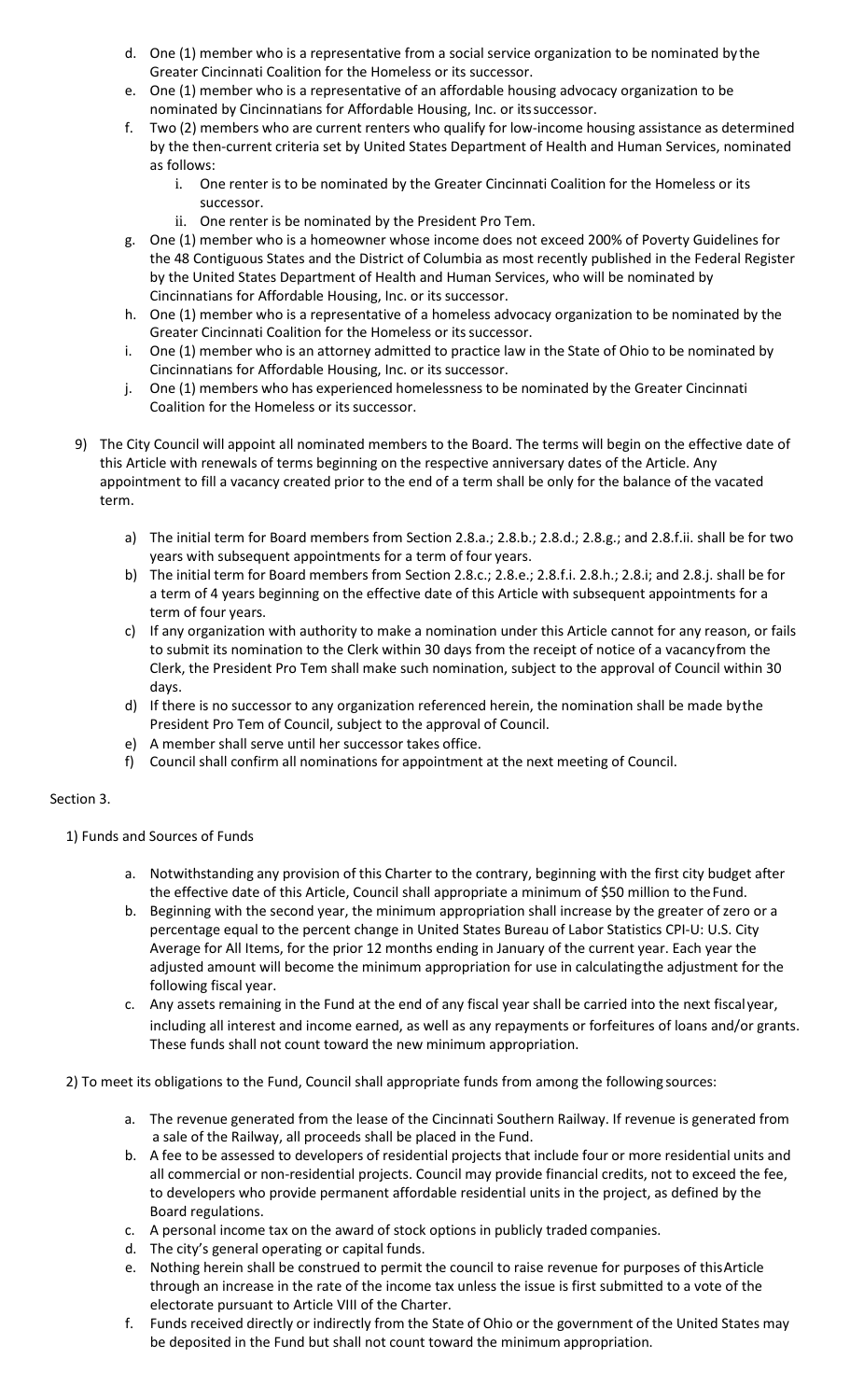## Section 4.

Use of Funds

- 1. The Board must allocate at least fifty percent of funds for the purpose of housing affordable to households with an income at or below thirty percent of the current median household income ("mhi") for Hamilton County, and all funds must be allocated for the purposes of housing affordable to households with an income at or below sixty percent of the mhi for Hamilton county, as published by the United States Census Bureau in the most recently available American Community Survey 5-Year Data Profile, or its successor.
- 2. Funds can be allocated to new construction, renovation of vacant property, renovation of existing affordable units for the purpose of ensuring their sustainability, operation costs of affordable housing and direct services.
	- a. No more than five percent of funds shall be allocated to the administration of the Fundannually.
	- b. The quantity and type (bedroom count) of housing supported by the Fund, must in perpetuity, within the property, via deed restriction, remain affordable, with the exception of repairs to an existing, owner-occupied single-family residence or other direct services. The Board may institute additional methods of enforcement.
- 3. All persons hired to construct, renovate or operate any units supported by the Fund must be paid a living wage consistent with the city's current living wage ordinance.
- 4. If an eviction is necessary, organizations must commit that the owner of the project will only pursue "Just Cause Evictions", defined as follows:
	- a. Serious or repeated violation of the terms and conditions of the lease and/or
	- b. Violation of applicable federal, state or local law(s), and
	- c. After a corrective action plan, agreed to by the tenant and landlord has not been adhered to by the tenant.

Section 5.

Miscellaneous

- 1) Council shall have the power to enact all ordinances necessary to implement the purposes of thisArticle.
- 2) Severability. In the event that any provision of this Article is found to be unconstitutional or impermissibly in conflict with state or federal law, only such provision found to be unconstitutional or impermissible will be stricken, and the remainder of this Article will remain in full force and effect.
- 3) That the form of submission of the proposed amendment to the electors shall be substantially asfollows:

|            | <b>CHARTER AMENDMENT</b>                                                                      |
|------------|-----------------------------------------------------------------------------------------------|
|            | A majority vote is necessary for passage.                                                     |
|            | Shall the Charter of the City of Cincinnati be amended to establish the City of Cincinnati    |
| <b>YES</b> | Affordable Housing Trust Fund for the purpose of creating and preserving affordable           |
|            | housing to meet the needs of families, households, and individuals with low incomes,          |
|            | preventing the displacement of families and individuals, promoting neighborhood               |
| <b>NO</b>  | stabilization and preventing the loss of affordable housing; establish the City of Cincinnati |
|            | Housing Trust Fund Board to oversee the Fund; and authorize Council to provide for            |
|            | minimum financing of the Fund by enacting new Article XVII                                    |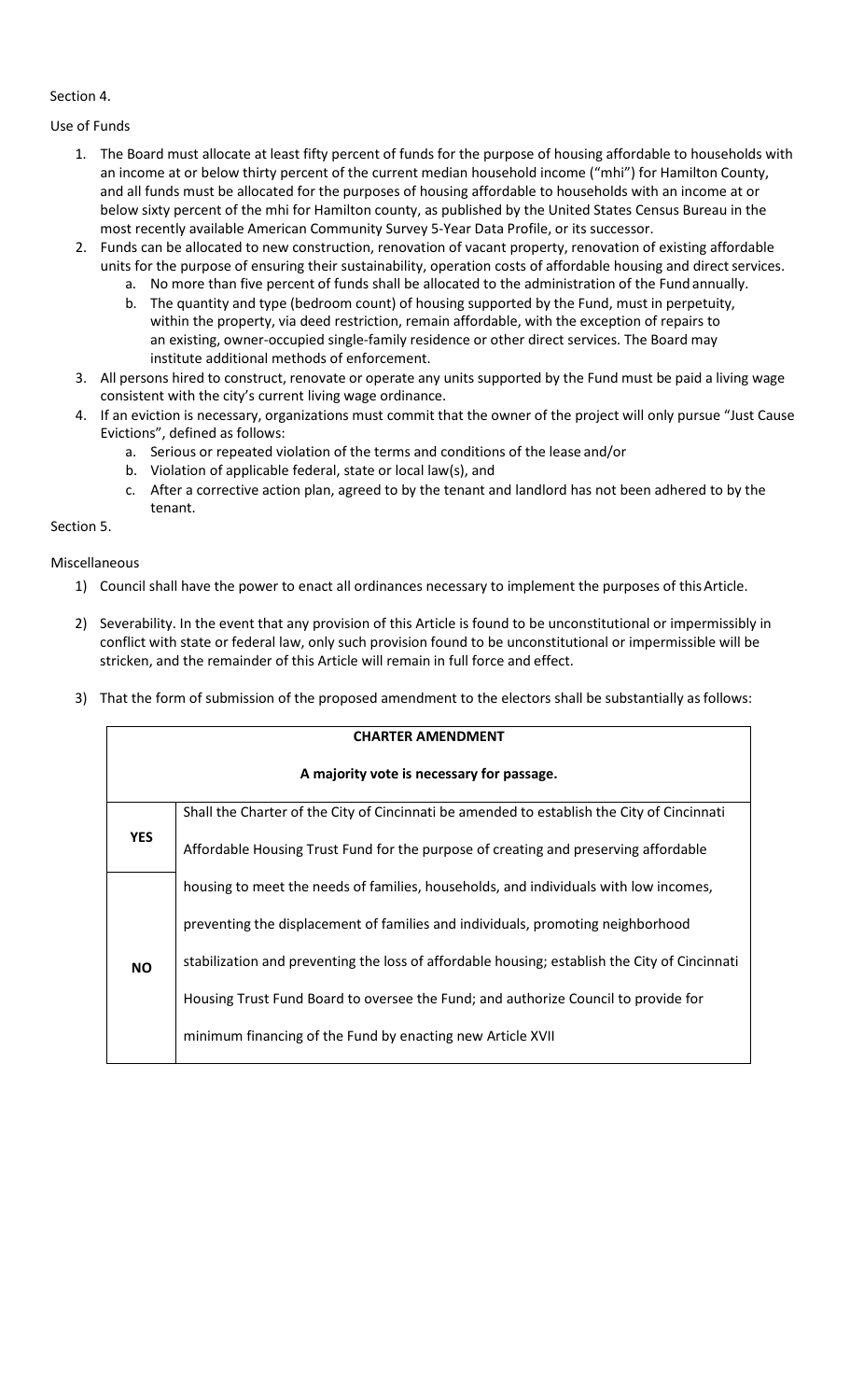We hereby designate the following persons as a committee to represent the petitioners in all matters relating to this petition or its circulation:

| <b>Name</b>                      | <b>Residence</b>                                   |  |
|----------------------------------|----------------------------------------------------|--|
| Fannie Johnson                   | 10033 Regency Ct., Cincinnati, OH 45251            |  |
| <b>Heather Michelle Sturgill</b> | 4352 Haight Ave., Cincinnati, OH 45223             |  |
| Joshua Wesley Spring             | 29 East Clifton Ave., Cincinnati, OH 45202         |  |
| Margaret Anne Fox                | 2200 Victory Pkwy. Apt. 1601, Cincinnati, OH 45206 |  |
| Michael W. Volmer                | 102 Juergens Ave., Cincinnati, OH 45220            |  |
|                                  |                                                    |  |

# **Signatures on this petition must be from only one county and must be written in ink.**

|                  | Signature | <b>Voting Residence, Street<br/>Number and Address</b> | City, Village or<br>Township | County | Date of Signing |
|------------------|-----------|--------------------------------------------------------|------------------------------|--------|-----------------|
| 1.               |           |                                                        |                              |        |                 |
| $\overline{2}$ . |           |                                                        |                              |        |                 |
| $\overline{3}$ . |           |                                                        |                              |        |                 |
| $\overline{4}$ . |           |                                                        |                              |        |                 |
| $\overline{5}$ . |           |                                                        |                              |        |                 |
| 6.               |           |                                                        |                              |        |                 |
| 7.               |           |                                                        |                              |        |                 |
| 8.               |           |                                                        |                              |        |                 |
| 9.               |           |                                                        |                              |        |                 |
| 10.              |           |                                                        |                              |        |                 |
| 11.              |           |                                                        |                              |        |                 |
| 12.              |           |                                                        |                              |        |                 |
| 13.              |           |                                                        |                              |        |                 |
| 14.              |           |                                                        |                              |        |                 |
| 15.              |           |                                                        |                              |        |                 |
| 16.              |           |                                                        |                              |        |                 |
| 17.              |           |                                                        |                              |        |                 |
| 18.              |           |                                                        |                              |        |                 |
| 19.              |           |                                                        |                              |        |                 |
| 20.              |           |                                                        |                              |        |                 |
| 21.              |           |                                                        |                              |        |                 |
| 22.              |           |                                                        |                              |        |                 |
| 23.              |           |                                                        |                              |        |                 |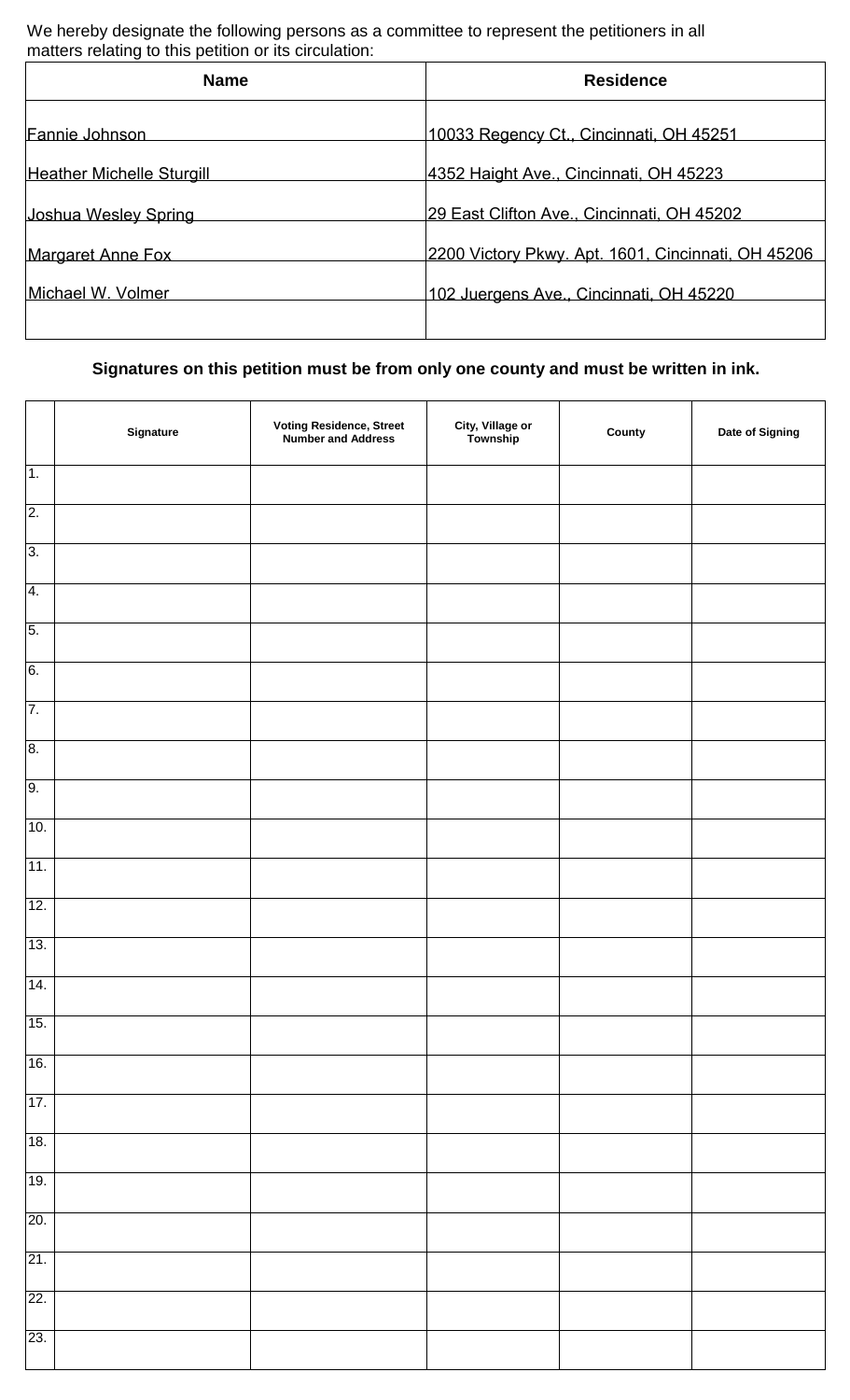|     | Signature | <b>Voting Residence, Street<br/>Number and Address</b> | <b>City, Village or<br/>Township</b> | County | Date of Signing |
|-----|-----------|--------------------------------------------------------|--------------------------------------|--------|-----------------|
| 24. |           |                                                        |                                      |        |                 |
| 25. |           |                                                        |                                      |        |                 |
| 26. |           |                                                        |                                      |        |                 |
| 27. |           |                                                        |                                      |        |                 |
| 28. |           |                                                        |                                      |        |                 |
| 29. |           |                                                        |                                      |        |                 |
| 30. |           |                                                        |                                      |        |                 |
| 31. |           |                                                        |                                      |        |                 |
| 32. |           |                                                        |                                      |        |                 |
| 33. |           |                                                        |                                      |        |                 |
| 34. |           |                                                        |                                      |        |                 |
| 35. |           |                                                        |                                      |        |                 |
| 36. |           |                                                        |                                      |        |                 |
| 37. |           |                                                        |                                      |        |                 |
| 38. |           |                                                        |                                      |        |                 |
| 39. |           |                                                        |                                      |        |                 |
| 40. |           |                                                        |                                      |        |                 |
| 41. |           |                                                        |                                      |        |                 |
| 42. |           |                                                        |                                      |        |                 |
| 43. |           |                                                        |                                      |        |                 |
| 44. |           |                                                        |                                      |        |                 |
| 45. |           |                                                        |                                      |        |                 |
| 46. |           |                                                        |                                      |        |                 |
| 47. |           |                                                        |                                      |        |                 |
| 48. |           |                                                        |                                      |        |                 |
| 49. |           |                                                        |                                      |        |                 |
| 50. |           |                                                        |                                      |        |                 |
| 51. |           |                                                        |                                      |        |                 |
| 52. |           |                                                        |                                      |        |                 |
| 53. |           |                                                        |                                      |        |                 |
| 54. |           |                                                        |                                      |        |                 |
| 55. |           |                                                        |                                      |        |                 |